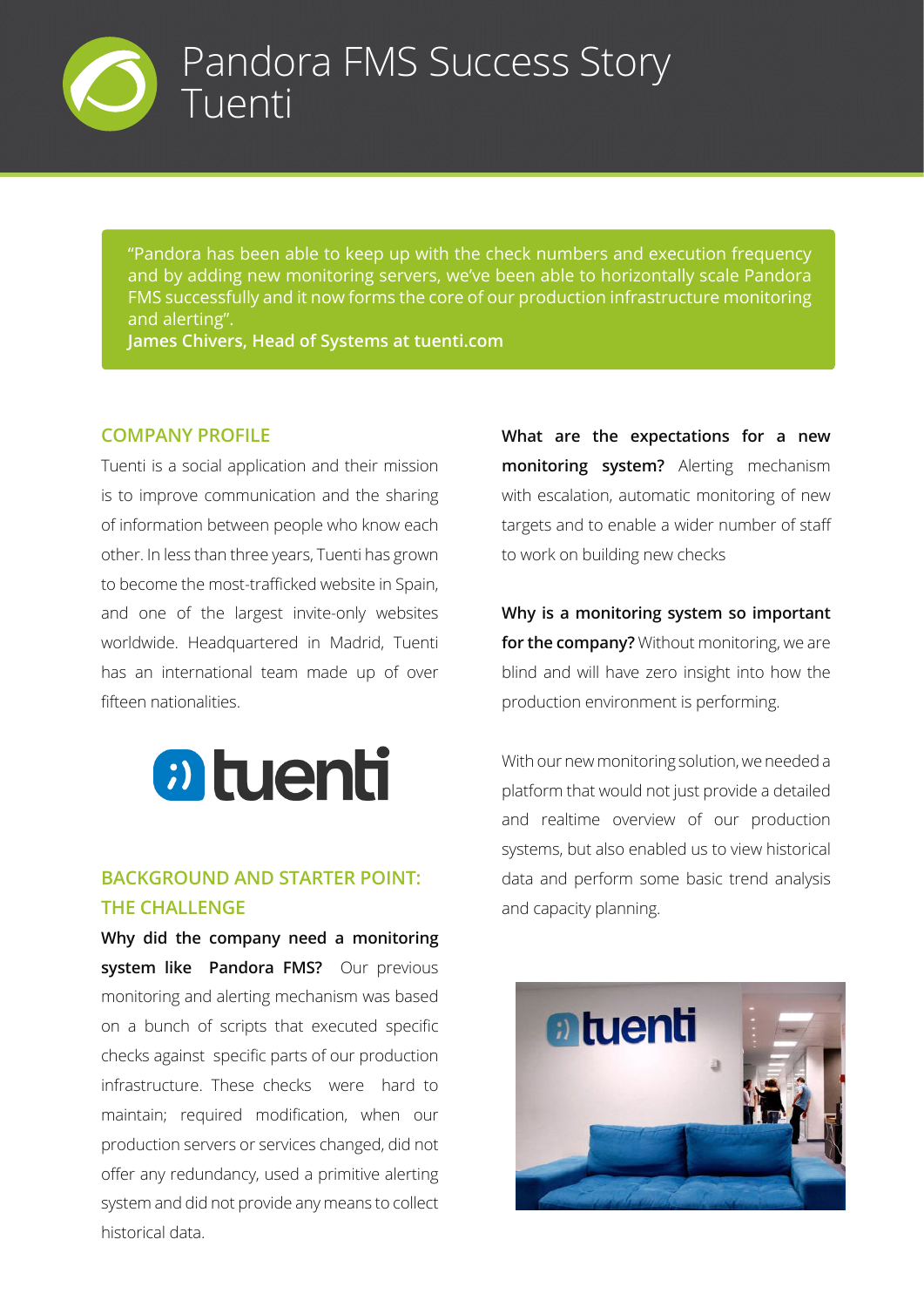

## **RESPONSE TO THE PROBLEM: THE SOLUTION**

**What steps were taken towards the implementation?** Pandora's software was deployed to a test monitoring host, initial checks were loaded and basic alerting added.

monitoring and alerting" **James Chivers, Head of Systems at tuenti.com**

Existing checks were carved up and migrated, in stages, to Pandora and ran in parallel for a period to ensure that Pandora remained responsive, as load and monitoring scope increased.

**Who can benefit from Pandora FMS?** The core beneficiaries are the Systems Team who operate and maintain the Tuenti production platform. Other Teams such as Backend and Architecture will also benefit from Pandora too as they are empowered to create and maintain their own highly-specific checks that would not normally fall under the Systems Team remit for monitoring and observation.

The plan is to increase our adoption on Pandora FMS in an effort to make it a core tool for Systems at Tuenti.

**What was required for the implementation?** Servers for monitoring hosts, MySQL databases for check data collection and time.

# **RESULTS OF PANDORA FMS IMPLEMENTATION**

**What advantages and benefits did you achieve ?**

- Quick deployment of checks and new servers.
- Unified interface for check maintenance.
- Historical performance data used for root cause analysis and capacity planning.
- Tiered user permissions to enable different 'classes' of users to benefit from the platform.